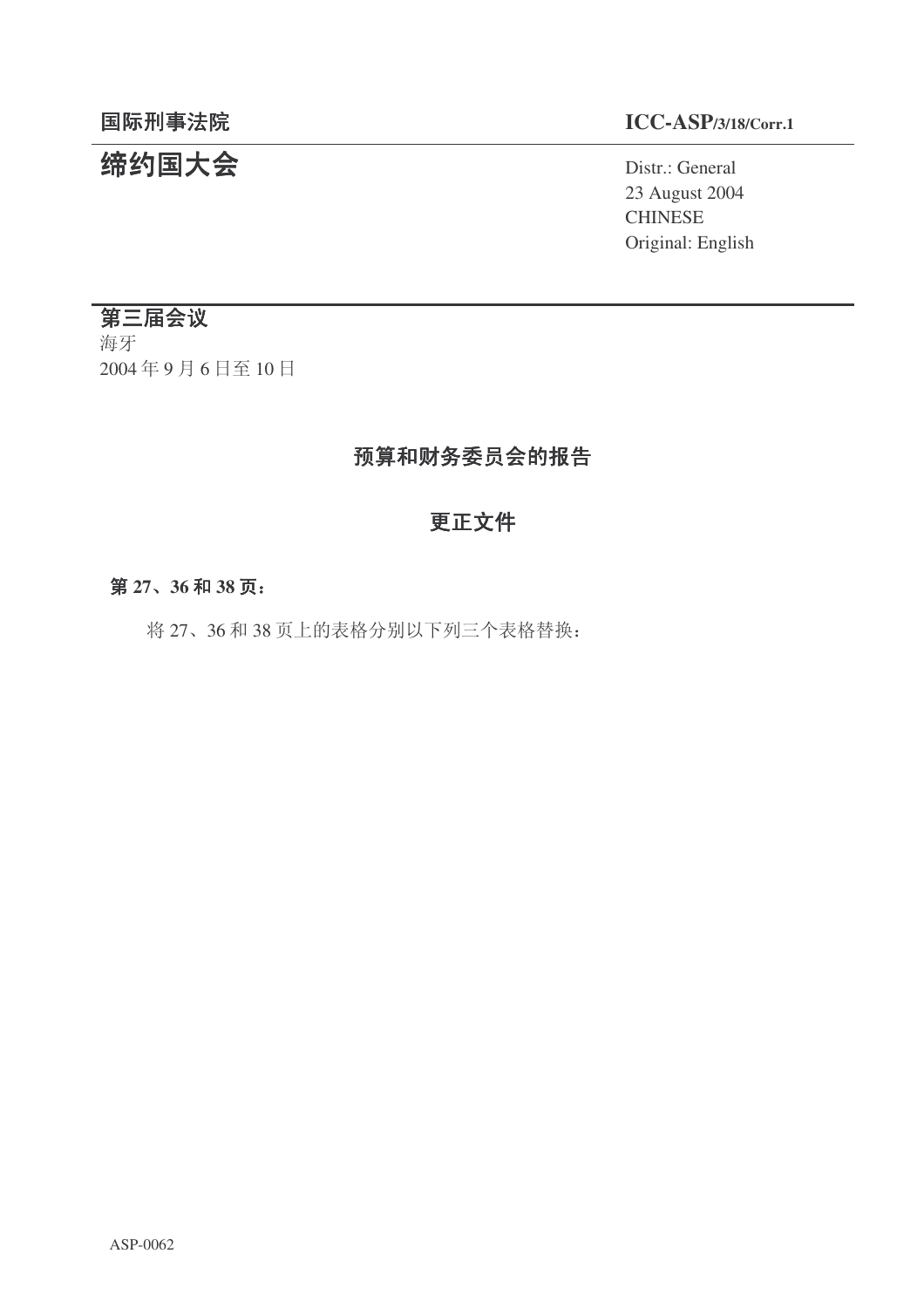ICC-ASP/3/18 Page 2

[有意留作空白]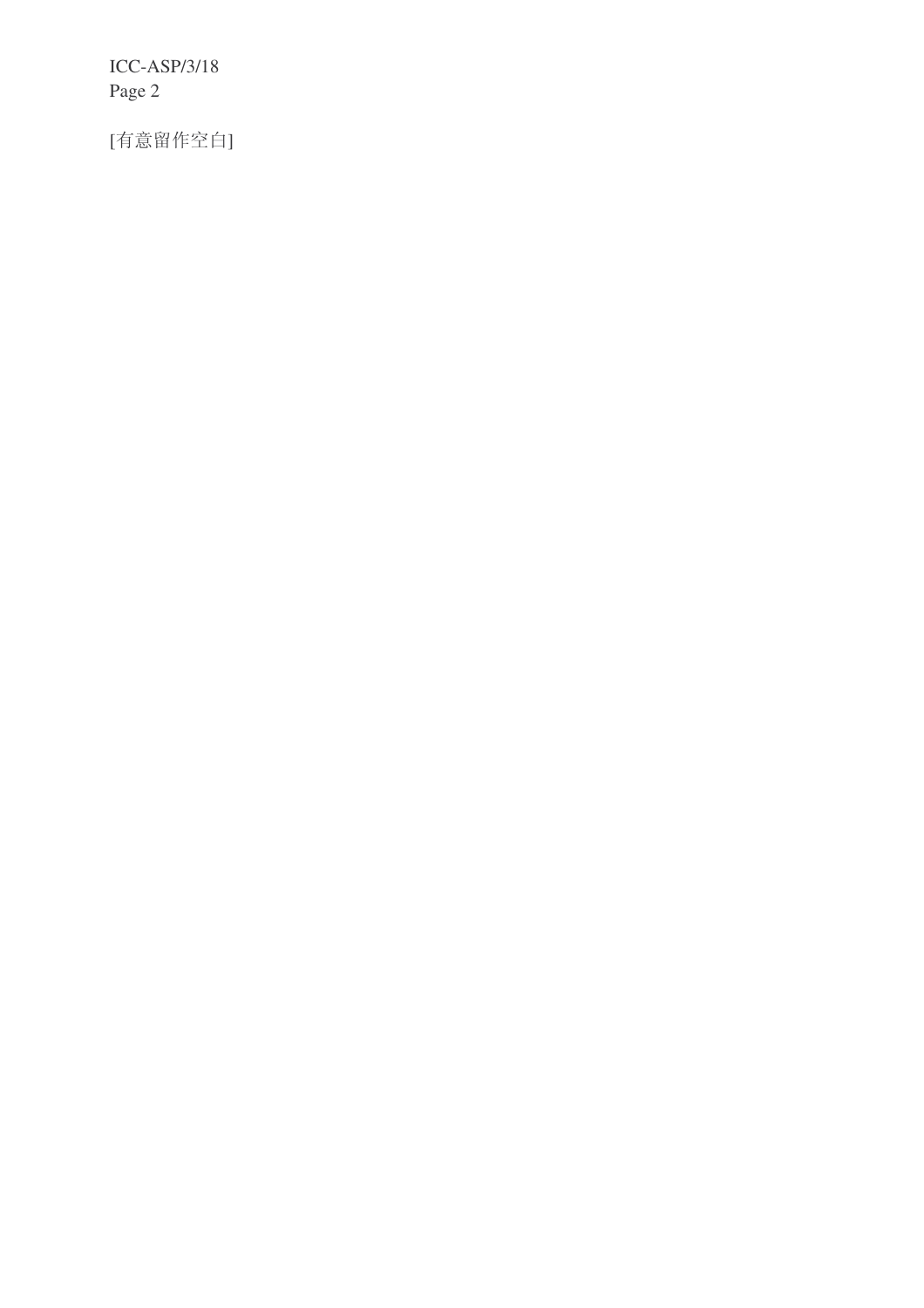## 提议的预算与预算和财务委员会建议的比较

### 所有主要方案——合计

|          |                        |      |     |            |        |        |          |      |     | 预算和财务委员会   |        |        |
|----------|------------------------|------|-----|------------|--------|--------|----------|------|-----|------------|--------|--------|
|          | 提议的2005年预算<br>2005年职位表 |      |     | 提议的2005年预算 |        |        | 预算和财务委员会 |      |     | 提议的2005年预算 |        |        |
| 项目       |                        |      |     | (千欧元)      |        |        | 2005年职位表 |      |     | (千欧元)      |        |        |
|          | 核心                     | 有条件的 | 合计  | 核心         | 有条件的   | 合计     | 核心       | 有条件的 | 合计  | 核心         | 有条件的   | 合计     |
| 法官       | 18                     |      | 18  | 4,011      |        | 4,011  | 18       |      | 18  | 4,011      |        | 4,011  |
| 专业人员     | 222                    | 58   | 280 | 20,954     | 3,180  | 24,134 | 220      | 23   | 243 | 20,828     | 1,072  | 21,900 |
| 一般事务人员   | 202                    | 44   | 246 | 9,952      | 1,375  | 11,327 | 196      | 27   | 223 | 9,717      | 836    | 10,553 |
| 人员分项合计   | 424                    | 102  | 526 | 30,906     | 4,554  | 35,461 | 416      | 50   | 466 | 30,545     | 1,908  | 32,453 |
| 一般临时协助   |                        |      |     | 1,137      | 1,708  | 2,845  |          |      |     | 1,009      | 1,708  | 2,717  |
| 会议临时协助   |                        |      |     | 370        |        | 370    |          |      |     | 370        |        | 370    |
| 加班费      |                        |      |     | 269        | 83     | 352    |          |      |     | 269        | 83     | 352    |
| 顾问       |                        |      |     | 605        |        | 605    |          |      |     | 537        |        | 537    |
| 其他人员分项合计 |                        |      |     | 2,381      | 1,791  | 4,172  |          |      |     | 2,185      | 1,791  | 3,976  |
| 旅行       |                        |      |     | 1,298      | 1,326  | 2,624  |          |      |     | 1,201      | 1,024  | 2,225  |
| 招待费      |                        |      |     | 41         |        | 41     |          |      |     | 41         |        | 41     |
| 合同性服务    |                        |      |     | 7,703      | 3,652  | 11,355 |          |      |     | 7,871      | 3,498  | 11,369 |
| 一般业务费用   |                        |      |     | 4,406      | 1,810  | 6,216  |          |      |     | 4,406      | 1,548  | 5,954  |
| 物品和材料    |                        |      |     | 802        | 73     | 875    |          |      |     | 848        | 33     | 881    |
| 家具和设备    |                        |      |     | 3,771      | 1,038  | 4,809  |          |      |     | 3,771      | 275    | 4,046  |
| 非人员分项合计  |                        |      |     | 18,021     | 7,899  | 25,920 |          |      |     | 18,138     | 6,378  | 24,516 |
| 主要方案合计   |                        |      |     | 55,319     | 14,244 | 69,563 |          |      |     | 54,879     | 10,077 | 64,956 |

Page

ICC-ASP/3/18/Corr.1

 $\mathcal{G}$ 

改动以灰色表示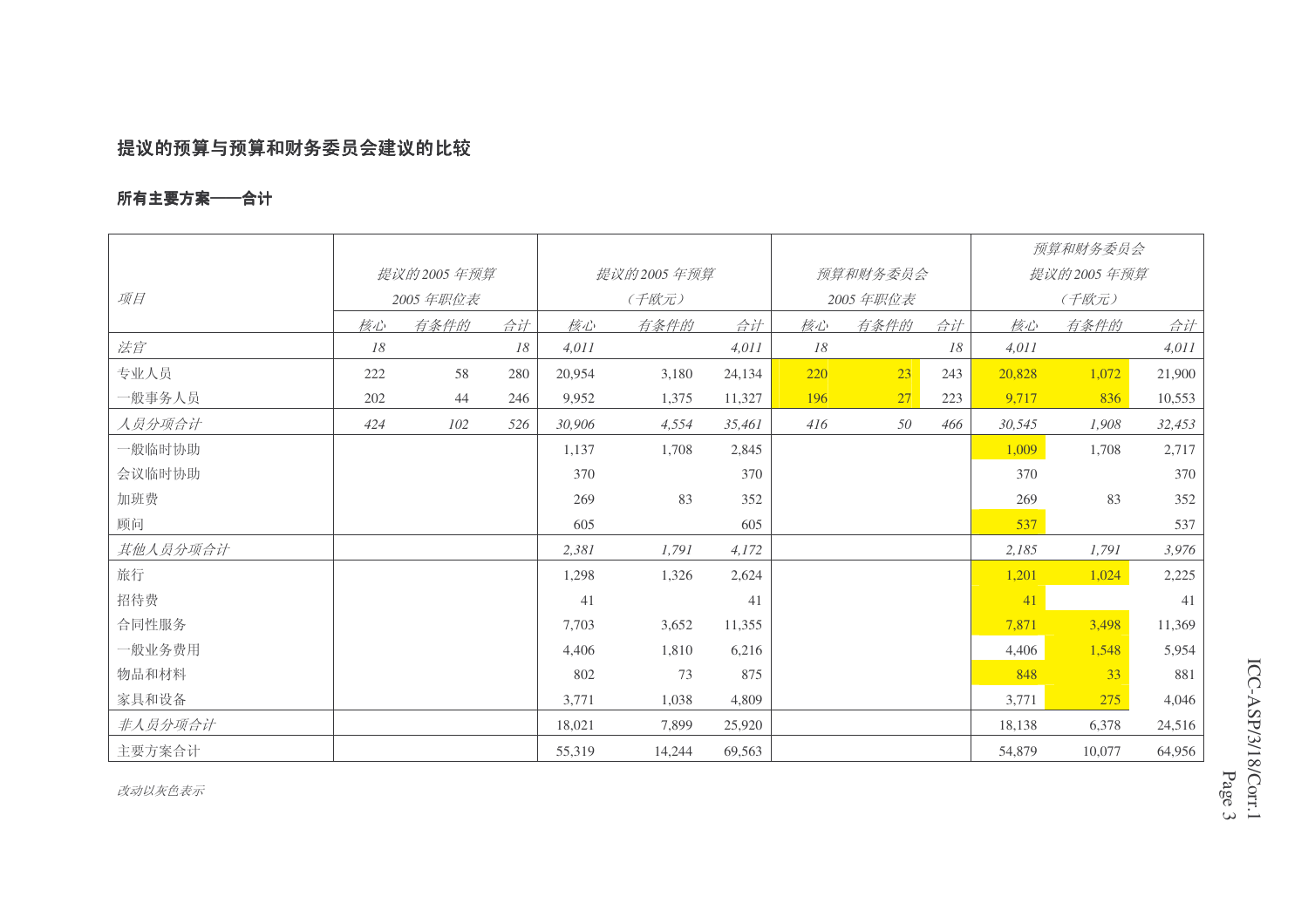## 提议的预算与预算和财务委员会建议的比较

#### 3. 主要方案 III –书记官处

|             |              |      |     |            |       |        |          |      |     |            | 预算和财务委员会       |        |
|-------------|--------------|------|-----|------------|-------|--------|----------|------|-----|------------|----------------|--------|
|             | 提议的 2005 年预算 |      |     | 提议的2005年预算 |       |        | 预算和财务委员会 |      |     | 提议的2005年预算 |                |        |
| 项目          | 2005 年职位表    |      |     | (千欧元)      |       |        | 2005年职位表 |      |     | (千欧元)      |                |        |
|             | 核心           | 有条件的 | 合计  | 核心         | 有条件的  | 合计     | 核心       | 有条件的 | 合计  | 核心         | 有条件的           | 合计     |
| 专业人员        | 102          | 26   | 128 | 9,757      | 1,219 | 10,976 | 101      | 22   | 123 | 9,700      | 990            | 10,690 |
| 一般事务人员      | 149          | 30   | 179 | 7,276      | 836   | 8,112  | 143      | 19   | 162 | 7,041      | 529            | 7,570  |
| 人员分项合计      | 251          | 56   | 307 | 17,033     | 2,055 | 19,088 | 244      | 41   | 285 | 16,741     | 1,519          | 18,260 |
| 一般临时协助      |              |      |     | 517        | 80    | 597    |          |      |     | 389        | 80             | 469    |
| 会议临时协助      |              |      |     | 300        |       | 300    |          |      |     | 300        |                | 300    |
| 加班          |              |      |     | 244        | 68    | 312    |          |      |     | 244        | 68             | 312    |
| 顾问          |              |      |     | 277        |       | 277    |          |      |     | 209        |                | 209    |
| 其他人员分项合计    |              |      |     | 1,338      | 148   | 1,486  |          |      |     | 1,142      | 148            | 1,290  |
| 旅行          |              |      |     | 269        | 369   | 638    |          |      |     | 203        | 277            | 480    |
| 招待费         |              |      |     | 10         |       | 10     |          |      |     | 10         |                | 10     |
| 合同性服务       |              |      |     | 4,338      | 3,128 | 7,466  |          |      |     | 4,506      | 2,974          | 7,480  |
| 一般业务费用      |              |      |     | 4,272      | 1,810 | 6,082  |          |      |     | 4,272      | 1,548          | 5,820  |
| 物品和材料       |              |      |     | 729        | 48    | 777    |          |      |     | 775        | 8              | 783    |
| 家具和设备       |              |      |     | 2,377      | 763   | 3,140  |          |      |     | 2,377      | $\overline{0}$ | 2,377  |
| 非人员分项合计     |              |      |     | 11,995     | 6,118 | 18,113 |          |      |     | 12,143     | 4,807          | 16,950 |
| 主要方案 III 合计 | 251          | 56   | 307 | 30,366     | 8,321 | 38,687 | 244      | 41   | 285 | 30,026     | 6,474          | 36,500 |

ICC-ASP/3/18/Corr.1

Page  $\rightarrow$ 

改动以灰色表示